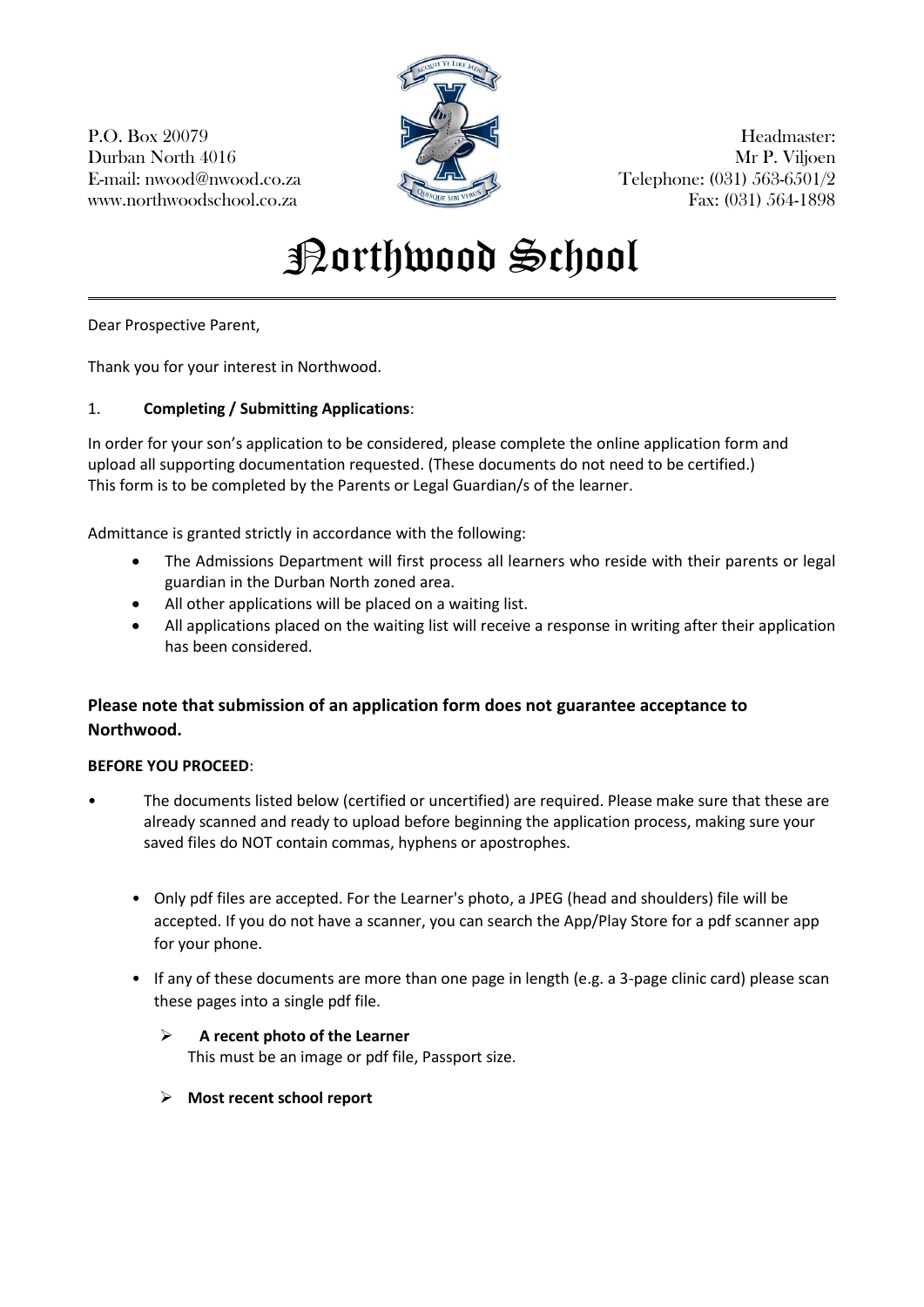#### **Copy of the Learner's unabridged (full) birth certificate**

This reflects the names and ID numbers of both parents. If you do not have the new (unabridged) certificate, you may submit the old (abridged) certificate in the meantime.

However, you must apply for the unabridged birth certificate from the Department of Home Affairs and send us proof of application (i.e. a copy of the receipt). Please ensure that you send us the new unabridged certificate before the Learner starts at Northwood School, as no learner may be admitted without this.

 **Copy of the Learner's clinic card (as proof of vaccination)** Please visit your local clinic if you have lost your son's clinic card.

#### **Copy of both Parents'/Guardians' identity documents (ID)**

If a parent is deceased, we will require a death certificate instead.

Single parents: If you are unable to provide all details of the Learner's other biological parent (e.g. ID numbers, addresses, contact numbers), please contact the **Admissions Department**  for advice **before** completing this application.

Proof of guardianship – if applicable (If you are the biological parents please upload your son's unabridged birth certificate at point 6 on the application form).

#### **Proof of residence**

- $\circ$  A utility bill if you own the property, or lease agreement from the person who owns/leases the property, at which you live.
- o An additional account in your name with your physical address listed (Telkom, Vodacom etc.)

## **Bank Statement**

Two months' bank statements for person paying fees. (If not the biological parent or guardian we will need a copy of their ID also.)

## **Copy of Study permit (International Learners - where applicable)**

## **Confirmation of receipt of Applications:**

Confirmation of receipt of completed application forms will be emailed to parents at the email address provided. If you have not received a confirmation email within 10 days, please telephone the Admissions Department to query. (This email is not an indication of acceptance or rejection.)

Thereafter, please do not be concerned if you receive no further correspondence from us as we will contact you if there is anything further that we require.

We receive hundreds of applications and are only able to accept approximately 40% of the boys who apply. It is therefore **ESSENTIAL THAT YOU ALSO APPLY TO A SECOND AND THIRD SCHOOL (AS SOON AS POSSIBLE)**, as there is no guarantee that your son's application to Northwood will be successful.

## **Notification of Acceptance / Non-Acceptance:**

The Admissions Committee carefully assesses every application and sets up interviews with learners and their parents if they have met all the criteria. A final decision will be made by the admissions committee once interviews have been completed and parents will be emailed to inform them of the committee's decision.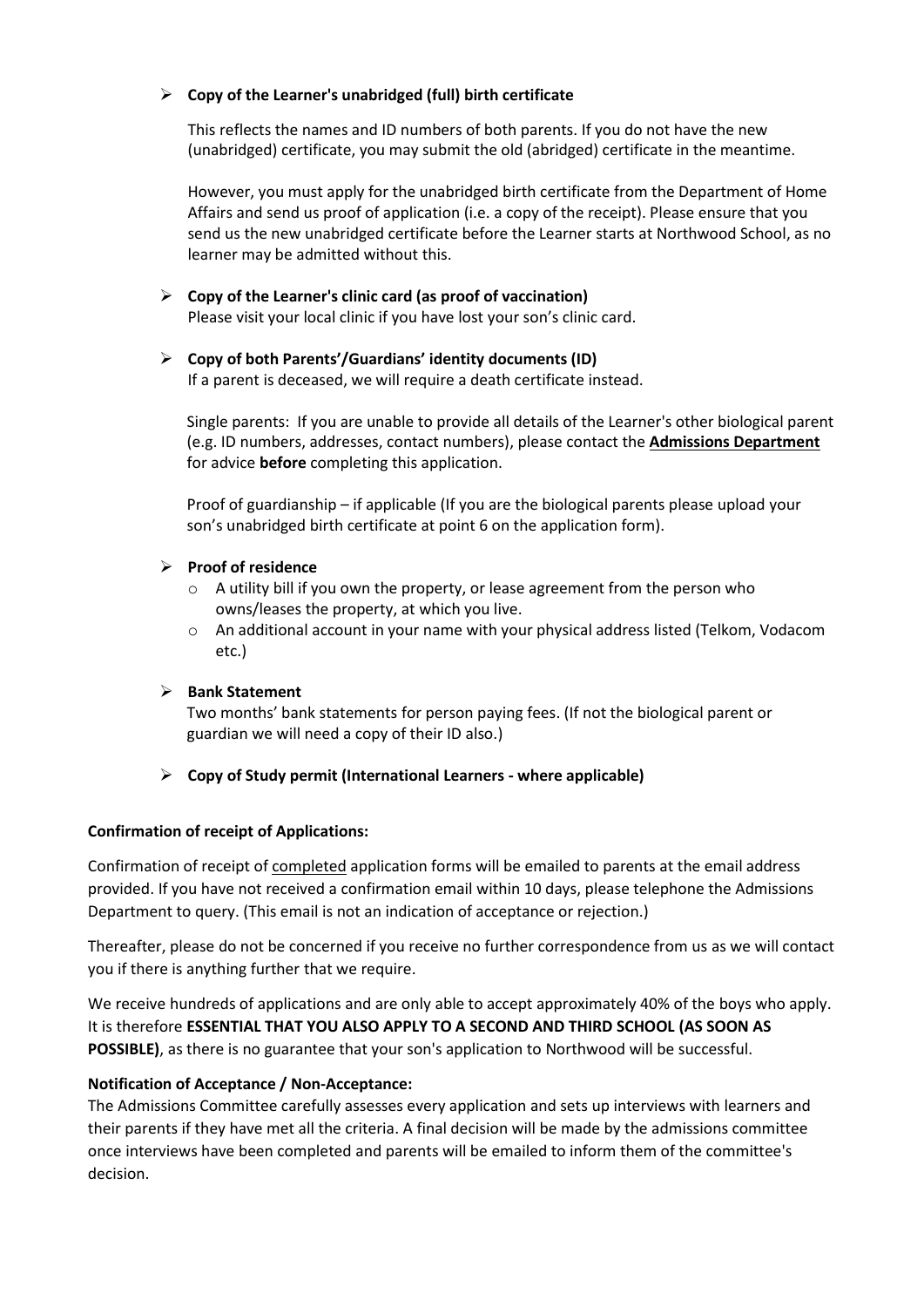**Please note** that acceptance is **provisional.** Once the criteria below have been met (within the stipulated timeframes), acceptance will be deemed final.

- o Paid the acceptance deposit
- o Satisfactorily completed and returned the acceptance documentation.

#### **Acceptance Deposit**:

An acceptance deposit is payable within one week of your son's provisional acceptance. For your budgeting purposes, please note the deposits payable for the 2022 intake. (These amounts are subject to change for future intakes.)

School acceptance (R3 500) Boarders acceptance (R7 000)

**School Fees for 2021** (excluding the acceptance deposit):

| Grade 8:              | R59 500 less * R3 500 | (Monthly payments = $R5090$ per month x 11 months, Jan to Nov) |
|-----------------------|-----------------------|----------------------------------------------------------------|
| <b>New learners:</b>  | R59 500 less * R3 500 | (Monthly payments = $R5090$ per month x 11 months, Jan to Nov) |
| Grade 9 to 12:        | R56 000               | (Monthly payments = $R5090$ per month x 11 months, Jan to Nov) |
| <b>Boarding fees:</b> | R55 000               | (Monthly payments = $R5000$ per month x 11 months, Jan to Nov) |

More information on school fees can be found on the admissions page.

#### **The following are NOT provided by the school and are NOT included in the school or boarding fees.**

- School Uniforms
- Boarder Uniforms and other items needed for boarding
- Sports clothing, sports shoes and sports equipment
- **Stationery**
- **•** Text Books
- School Tours and Camps
- Any other expenses that might arise

NB: Orientation, uniforms, stationery, text books and other relevant information for 2022 in the form of a "welcome pack" will be emailed to the parents in the middle of October 2021 OR Parent(s) will be contacted to collect.

#### **Scholarships:**

Northwood awards a limited number of Scholarships for excellence in Academics, Sport and Culture and an All- Rounder scholarship. In all cases, the potential candidates are selected, solely at the discretion of the scholarship committee, according to the following criteria.